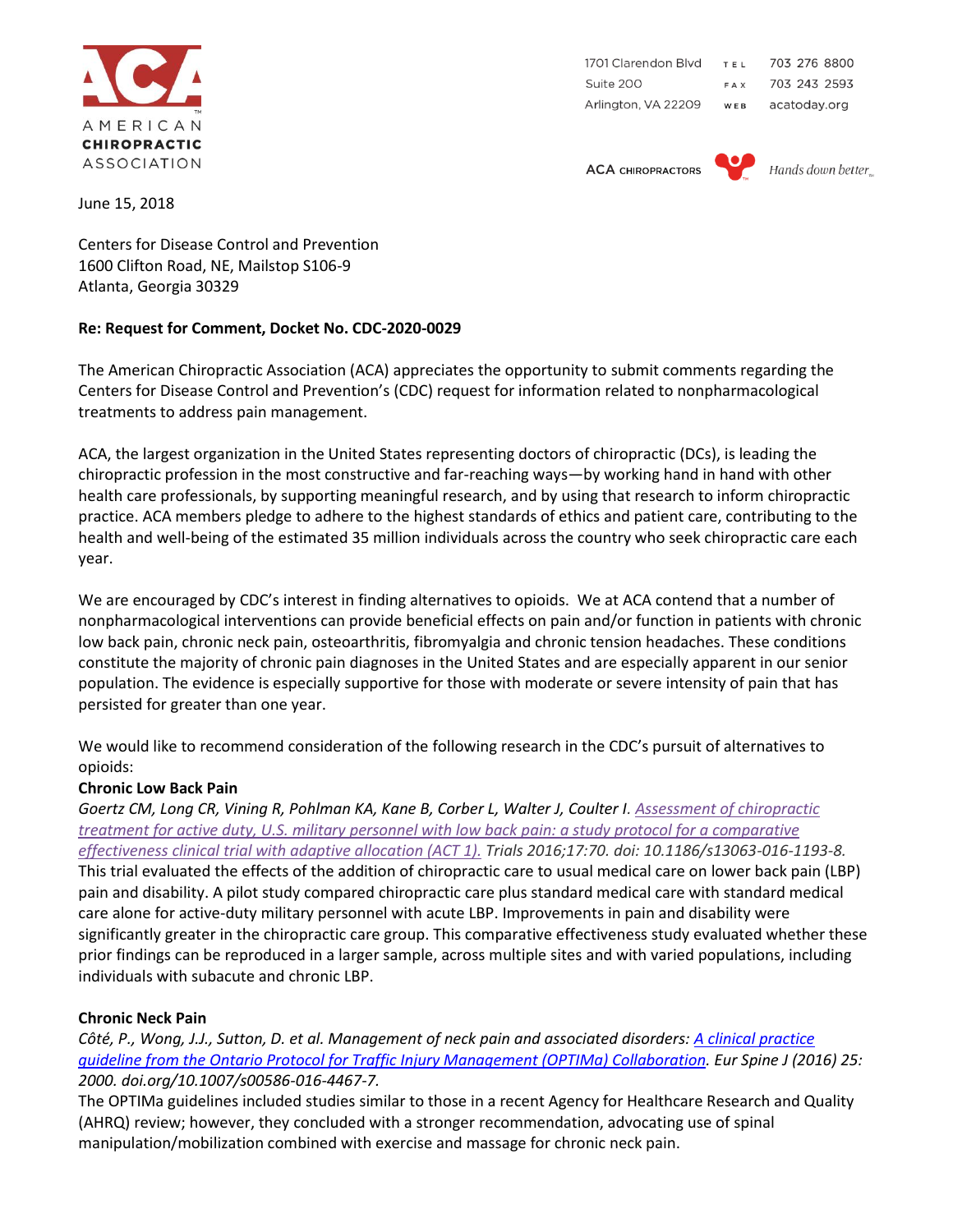## **Chiropractic Care for Older Medicare Patients**

*Weeks, William B et al. [The Association Between Use of Chiropractic Care and Costs of Care Among Older](http://www.jmptonline.org/article/S0161-4754(16)00007-5/pdf)  [Medicare Patients With Chronic Low Back Pain and Multiple Comorbidities](http://www.jmptonline.org/article/S0161-4754(16)00007-5/pdf)*

*Journal of Manipulative and Physiological Therapeutics, Volume 39, Issue 2, 63 - 75.e2.*

This study found that older multiply-comorbid patients who used only chiropractic manipulative treatment (CMT) during their chronic low back pain (cLBP) episodes had lower overall costs of care, shorter episodes, and lower cost of care per episode day than patients in the other treatment groups. Further, costs of care for the episode and per episode day were lower for patients who used a combination of CMT and conventional medical care compared with patients who did not use any CMT. These findings support initial CMT use in the treatment of, and possibly broader chiropractic management of, older multiply-comorbid cLBP patients.

# **Chiropractic Care for Younger Medicare Patients**

*Weeks, William B. et al. [Cross-Sectional Analysis of Per Capita Supply of Doctors of Chiropractic and Opioid Use in](http://www.jmptonline.org/article/S0161-4754(16)00063-4/abstract)  [Younger Medicare Beneficiaries.](http://www.jmptonline.org/article/S0161-4754(16)00063-4/abstract) Journal of Manipulative and Physiological Therapeutics, Volume 39, Issue 4, 263- 266.* 

This study finds that a higher number of chiropractors per capita is strongly correlated with a lower proportion of Medicare patients who fill opioid prescriptions; in short more chiropractors could mean fewer opioid prescriptions for younger Medicare beneficiaries.

## **Reduced Medicare Costs with Chiropractic Care**

*Davis MA, Yakusheva O, Gottlieb DJ, Bynum JP [Regional Supply of Chiropractic Care and Visits to Primary Care](https://www.ncbi.nlm.nih.gov/pubmed/26152439)  [Physicians for Back and Neck Pain.](https://www.ncbi.nlm.nih.gov/pubmed/26152439) J Am Board Fam Med. 2015 Jul-Aug; 28(4):481-90. doi: 10.3122/jabfm.2015.04.150005.*

Researchers have estimated that chiropractic care may reduce the number of Medicare patient visits to primary care medical physicians for back and/or neck pain, resulting in annual savings of \$83.5 million to the Medicare program.

# **Chiropractic Associated with Lower Likelihood of Opioid Use**

*Kazis LE, Ameli O, Rothendler J, Garrity B, Cabral H, McDonough C, et al. Observational retrospective study of the association of initial healthcare provider for new-onset low back pain with early and long-term opioid use. BMJ Open. 2019;9(9):e028633.*

This study, which reviewed the claims of more than 200,000 people with commercial or Medicare Advantage plans, concluded that initial visits to chiropractors or physical therapists is associated with substantially decreased early- and long-term use of opioids.

*Whedon JM, Toler AWJ, Goehl JM, Kazal LA. Association Between Utilization of Chiropractic Services for Treatment of Low-Back Pain and Use of Prescription Opioids. J Altern Complement Med. 2018;24(6):552‐556. doi:10.1089/acm.2017.0131*

Researchers found that the adjusted likelihood of filling an opioid prescription was 55% lower among recipients of chiropractic care compared with nonrecipients. Average charges per person for opioid prescriptions were also significantly lower among chiropractic care recipients.

Nonpharmacological therapies have become a vital part of managing chronic pain. These can be used as standalone therapies; however, nonpharmacological treatments often are used to augment and complement pharmacological treatments. Choice of non-pharmacological intervention is determined by the nature of each case, what works for a specific patient and the skills of the clinician. However, the research is clear: Noninvasive, nonpharmacological interventions may present less risk to the patient than invasive or pharmacological measures, underscoring the need for greater access to and integration of these safe and affordable alternatives.